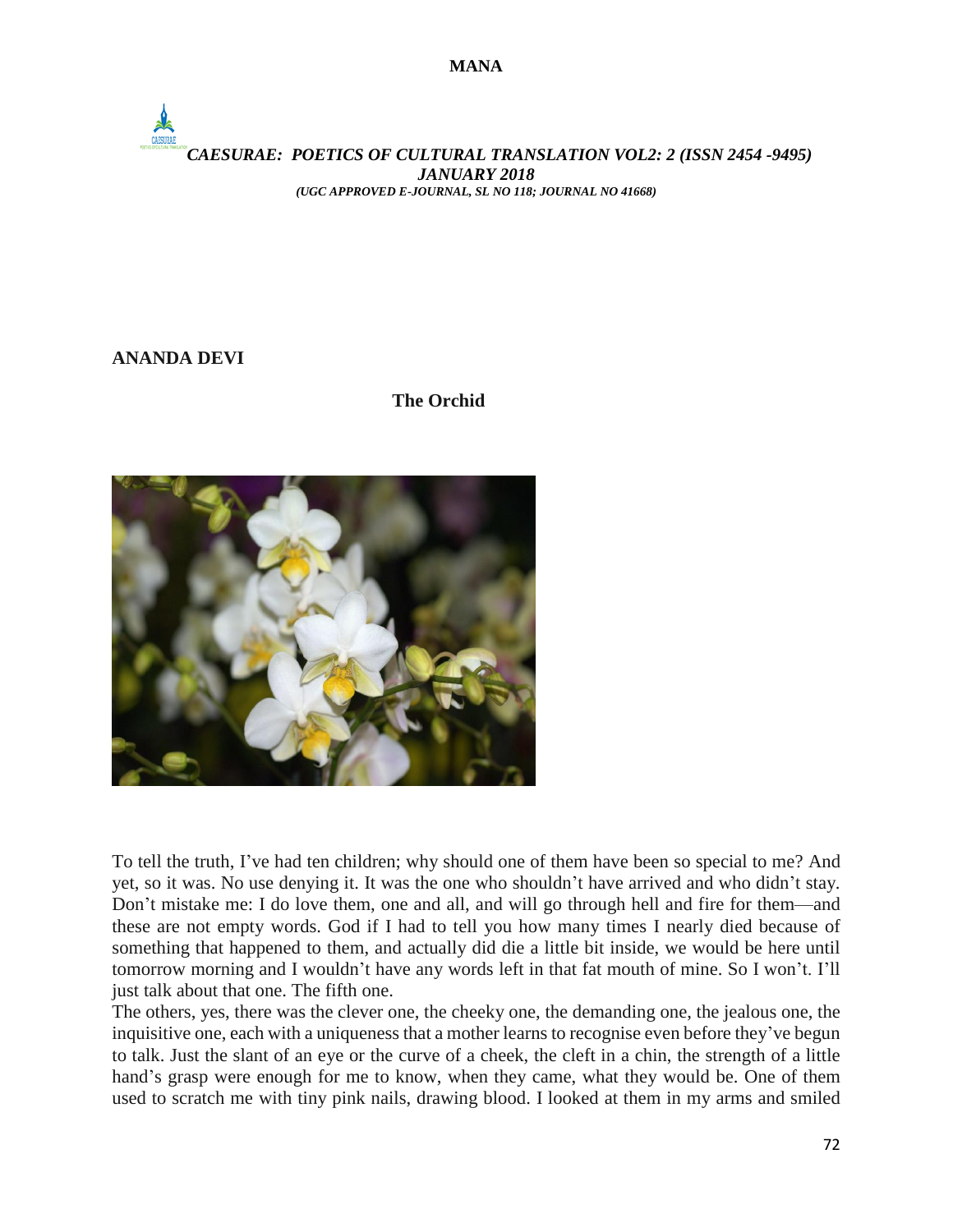# *CAESURAE: POETICS OF CULTURAL TRANSLATION VOL2: 2 (ISSN 2454 -9495) JANUARY 2018 (UGC APPROVED E-JOURNAL, SL NO 118; JOURNAL NO 41668)*

and knew and kept all this knowledge to myself, for of what use is it, you tell me, to be able to map out the road in front of a child from the way it smiles? No use at all. For things will happen, and we just have to make do.

Anyhow, there was so much to do, so much sheer, weary work, to raise them, to feed them, to clothe them, that soon the early insights were almost forgotten, or at least put aside for the exhausting busyness of motherhood.

We were young, Ehmet and I. Back home, in Ezzara, near the sea, we had had a lovely home, small, but bright and airy. We were neither rich nor poor. Like all in-betweeners, we were not satisfied. The call of France was ever present among us. Perhaps because we were on the Mediterranean Sea, we looked ever outwards, towards the invisible coastline of the dream countries. We only had one thought: to go there and make our fortune. The idea of "fortune" was to do with both material riches and with chance, luck. For me, it was perhaps more of the latter. And the need to get away from my in-laws. The idea of being alone with Ehmet, of setting up house on our own like grown-ups, and not as the retarded children we were treated like at home, was impossibly tempting. I imagined our house, how I would decorate it with yellow and blue ceramics I would bring from home, how I would keep it spotlessly clean, how we would go to the cinema at night without the jaundiced eye of an old woman following us as we left like an acid snake slipping over my skin, how my children would always be the best dressed and the most beautiful, and so on—I could not wait to go.

The dreams crumbled soon enough, as dreams do. But not my optimism and happiness. Because, after all, we were indeed free. Exhausted, but free. No matter that the only job Ehmet could get was as a construction worker. No matter that, once the children started coming, I had to add to our income by cleaning other people's houses. No matter. I still kept our own home spotless, and still dressed my children like princes. The yellow and blue ceramics winked from the wooden shelves. I believed in the future. I never stopped believing, not once. Honest.

We were very much in love, Ehmet and I. I was too young then to know about contraception whom could I have asked?—and he was too young to care. He could not wait to get me to bed at night and, if he could, during the day as well. Never seemed to have enough. At least, here, we were alone. There was no one to hear or to complain by rapping on the wall.

And so, there was the first son—strong and square-jawed like his father, couldn't get enough of my breast, like his father—and then, just a little over a year later, another son. And on and on, like clockwork. After the fourth, our neighbours started sniggering when they saw my belly swell. As soon as one child was born, they would shout, in the streets, "When is the next one due, Jamila?" or "Shop still open, Jamila?" I smiled, despite the fact that it looked as if my sexual life was plastered over all my body for everyone to see. I was too happy and too tired to respond. Probably more tired than happy, by the fourth pregnancy in five years, when it looked as if my whole life was a long, hard labour in more ways than one. Anyway, as long as Ehmet would come back from work at night, his body full of aches and pains, his skin tanned brown by the sun, and wrap me in his arms, his nose in my hair, and say, "I was waiting for this all day, Jamila," I did not mind too much. He had always said he wanted a large family. Yes. Well. He wasn't the one to feed, bathe,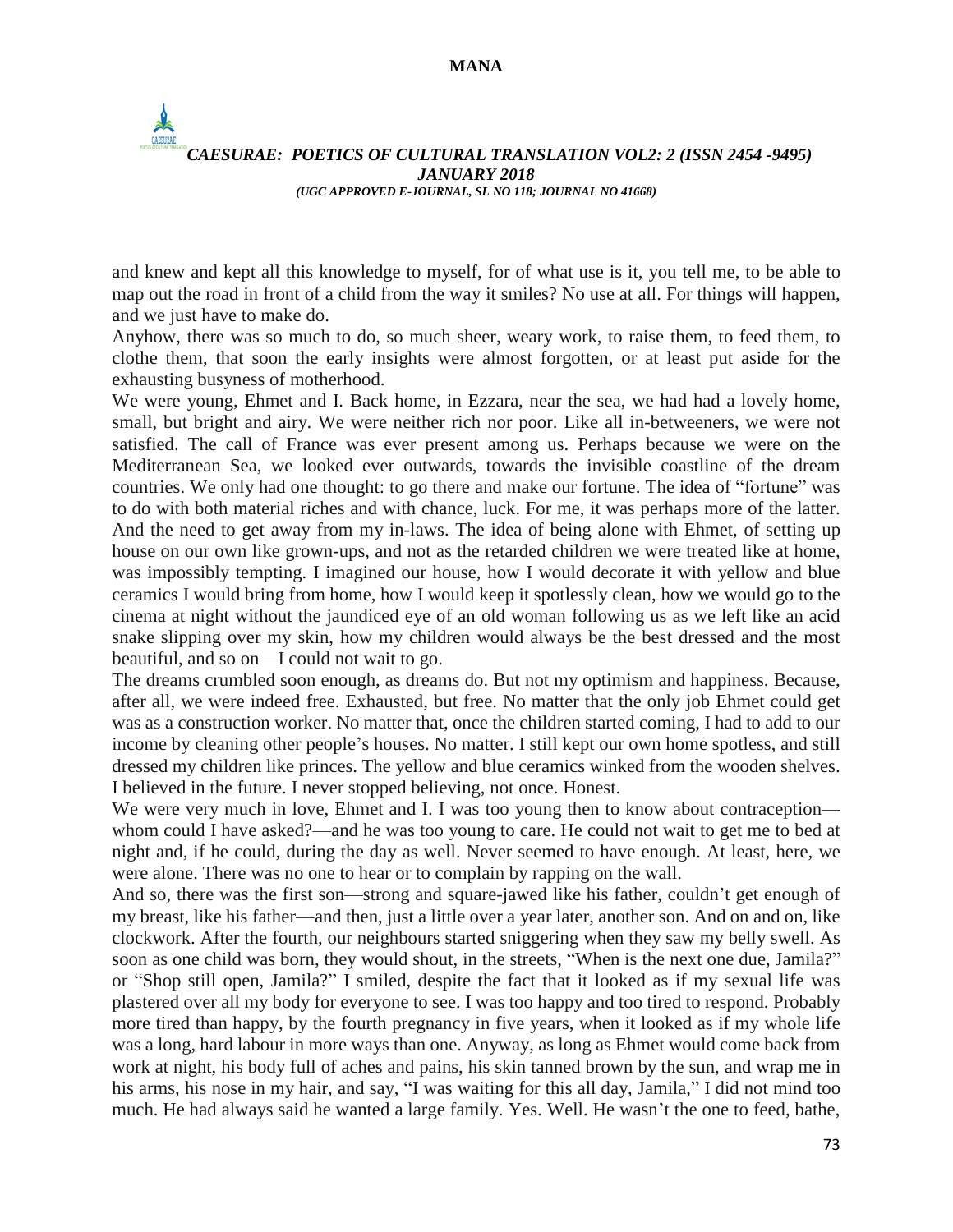$\frac{1}{2}$ 

#### *CAESURAE: POETICS OF CULTURAL TRANSLATION VOL2: 2 (ISSN 2454 -9495) JANUARY 2018 (UGC APPROVED E-JOURNAL, SL NO 118; JOURNAL NO 41668)*

soothe, and sing to sleep day and night. Clean up their sick and their bums and wash their nappies because at the time we couldn't afford disposable ones. And, during the fast, get up before dawn to have the meal ready: meatballs, couscous, stuffed fish with vegetables, home-made yoghurt and half a dozen sweets, including the notoriously difficult gazelle horns that I had to decorate with tiny tweezers, squinting like a mad woman.

Still, every night before I slept, I listened to the quiet in the apartment. A quiet filled with small noises, Ehmet breathing (he wasn't snoring at the time), the babies whimpering or singing briefly in their dreams, a cat walking outside on the balcony, the wind in the chestnut trees, and my own body sagging a little more every year, and I felt content. Remarkably so, considering. The babies were a treasure, and Ehmet so safe, next to me. It didn't matter that the next day I would be cleaning toilets. It didn't matter, really. As often as I could, I slept with my windows open, thinking the wind sounded like the soft wash of the sea at low tide, and the honey-tinted Ezzara skies had bled into the greyish French ones when no one was looking.

In the morning, Ehmet's fingers would be playing with my hair in his sleep, and mine, combing the very long, thick, dark chestnut strands, and a kind of strange song would come out of his throat. Soon, I knew, the loose fingers would turn into a fist holding tight to my hair and, in one quick movement, he would climb onto me, his mouth searching—and I would hold my breath not to breathe in his musty morning breath—and his body would quickly and roughly find what it was looking for. Strong, strong man.

Later, he would get up, smiling and singing, chirpy like a teenager in love, and I would smile too, in spite of the burning, the yellow and blue ceramics winking, winking, almost mocking.

Back into the morning dance. The babies would all cry at the same time, their little mouths wide open, clamouring for the fullness of my breasts; so much need in such tiny bodies. *Drip-drip* would go the nipples, soaking my nightgown with tepid stickiness. I prepared a cup of chocolate milk for the first and a bottle for the second one. Then I would take the two younger ones and place each at one breast. The tiny one would drink contentedly, but the other one would start kicking and making a fuss because he didn't like to share. I cooed and crooned and calmed him down. By that time the youngest had gone back to sleep, I could change his nappies and put him back in his crib and let him sleep happily for the next three hours, and I would wash the third one and put him in his cot with a few toys, and then I could look after the two oldest, who would be going to the nursery. I was like a well-oiled tool already, but I would really learn to move in auto-pilot when there would be even more children to look after, accomplishing each task with a kind of machinelike efficiency and a totally blank mind. Feed, wash, change, sing, play, clean, cook, smilesmilesmile. The smile stayed on my face like it was cut there by a knife.

Ehmet would be long gone with the lunch I would have packed at dawn. I don't think I ever had a moment alone from the time I had the first baby. I hardly needed to think, except when I was sitting on the toilet and everything came pouring out of me in abundant tears and snot that I couldn't understand or stop, that were just the by-product of weariness, for indeed, I wasn't unhappy.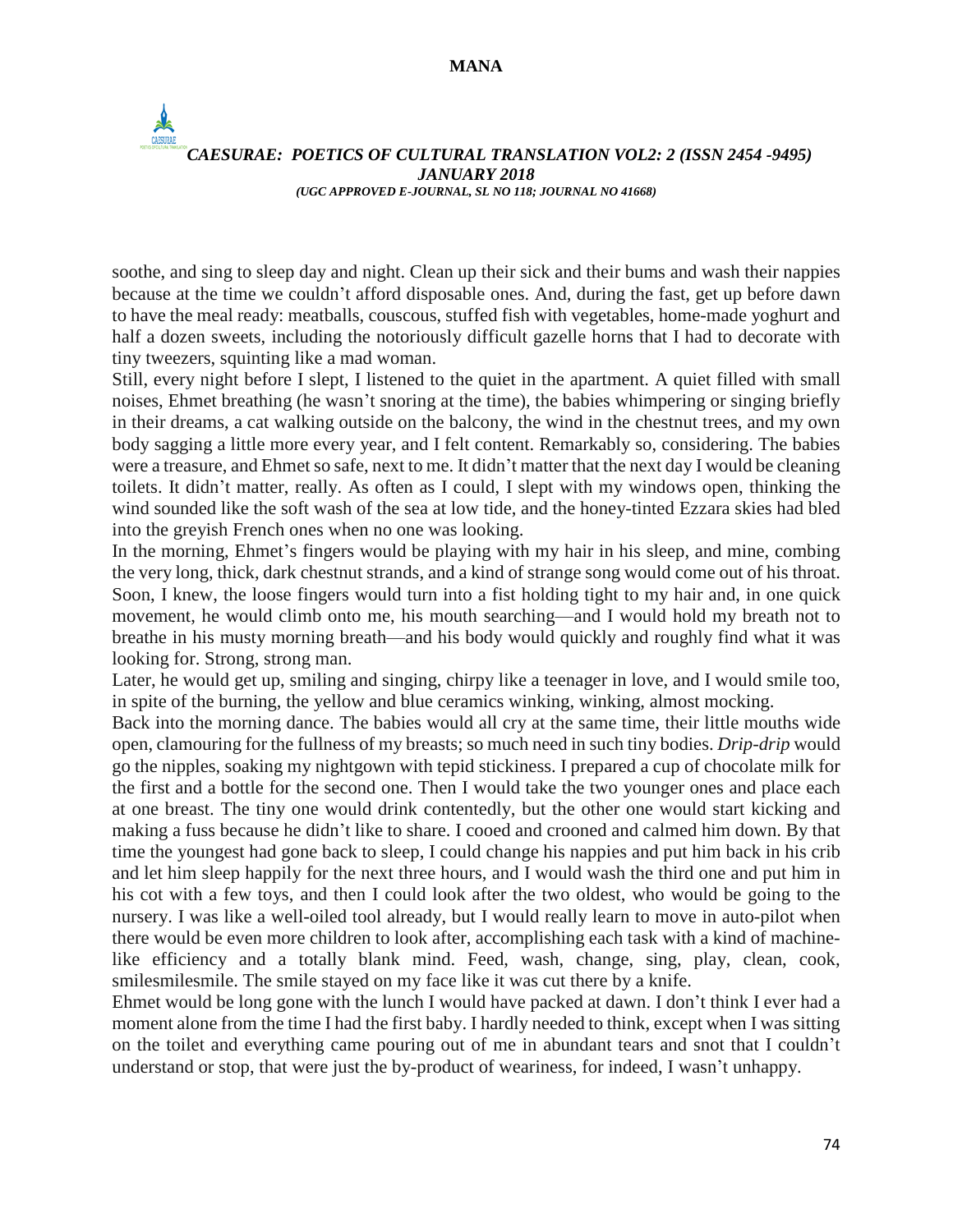# *CAESURAE: POETICS OF CULTURAL TRANSLATION VOL2: 2 (ISSN 2454 -9495) JANUARY 2018 (UGC APPROVED E-JOURNAL, SL NO 118; JOURNAL NO 41668)*

After the fourth, when we invited some friends, neighbours, and colleagues of Ehmet to our place to see the baby, Ehmet's boss came into the kitchen where I was preparing cakes and tea, and he talked to me in a kindly way.

"Jamila," he said, "this is too difficult for you, and it will get harder as they grow up. Do you know how much money you need in this country to raise so many children?" I was looking down, too shy to acknowledge him. My long hair hid my face, but he moved it away.

"Jamila," he said, "listen to me."

I had to show I was listening. I nodded.

"I will come during the day when Ehmet isn't here and I will explain to you how to stop yourself from having children when you have sex with him."

I went bright red when he said this. I couldn't believe this man was talking like this to me—was mentioning this subject to me. In our family, we never spoke of such things.

"I am trying to help you both," he said. "He will ruin you if you go on like this."

And he did come by one day to explain these things, he told me to ask my gynaecologist for pills or for a diaphragm when I next went to see her; he told me four children were more than enough and that I needed some rest from child-bearing because it would spoil my body and my life. He told me he would come again and explain a few more things.

I didn't follow his advice although it was well-meant. And I got pregnant again.

Ehmet was only too happy. He refused to worry, even when I ventured to tell him that it was enough now and that I was scared of the future. "When your eyes are full of tears I want to drink them," he said. And he did.

How many times did he drink my tears? I can't remember now.

The pain of childbearing became so familiar that I stopped feeling it. Or else, it was so constant, I couldn't remember a life without it. I still smiled, although I saw my looks fade into a pale fleshiness, my once oval face become chin-heavy, my light brown eyes limned with care. Long strands of hair remained in the brush or disappeared into the shower drain. My belly hung down in a shapeless sack. Only my breasts remained full, to the great joy of Ehmet and the babies. I sometimes felt as if I was only alive to feed or to pleasure others. But when these thoughts became too hard to bear I would close my eyes and breathe in the jasmine I had planted on the balcony, the fragrance taking me back to long evening walks along the beach, when fruit-sellers would call out their song and the moon stained all the shadows white. Young, stupid, afraid of everything except the future. When in fact it is the future you should always be afraid of.

The fifth pregnancy, though, was different. It was lighter, the usual morning sickness hardly lasted a week, and I felt a kind of strength coming from it that I hadn't felt before. I thought I was getting used to it, that my body was helping me through the long months. Now I know it was the child itself that was helping me. A warm blood ran through my flesh. I kept Ehmet from touching me by telling him that the doctor had warned of a possible miscarriage. He was so scared of my losing the baby that he controlled his terrible urges. At least to the extent that he contented himself with my hand and left my body alone. I sewed and knitted the baby's clothes, somehow sure it would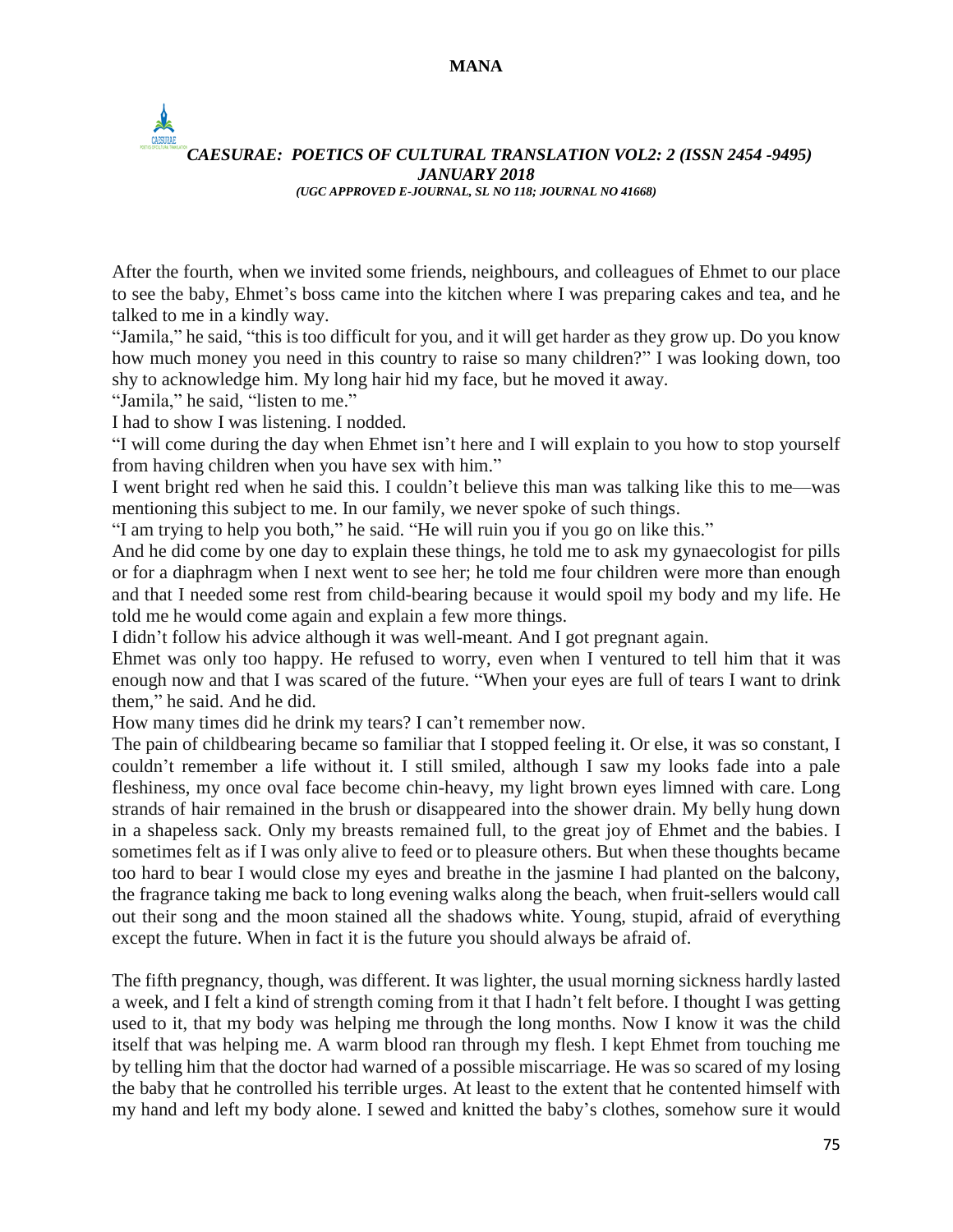$\frac{1}{2}$ 

*CAESURAE: POETICS OF CULTURAL TRANSLATION VOL2: 2 (ISSN 2454 -9495) JANUARY 2018 (UGC APPROVED E-JOURNAL, SL NO 118; JOURNAL NO 41668)*

be a daughter. My first. I imagined she would be my own, totally unlike her father, not as demanding as the others, the little crying, whining, shouting, commanding things. She would lie quietly in my arms or in her cot and when she saw me, she would smile. Like me. With light brown eyes and dark chestnut hair and oval face. Not square-jawed little men with savage eyes.

And it happened exactly like that. It was a girl. She was born quickly and quietly. So quietly that I thought my heart had stopped as I listened for her first cry. When it came, it was frail and thin, like a birdsong. I was completely overwhelmed, my heart and breasts overflowing with an abundance of love. I held her to me and offered thanks for her. When I looked at her, I was mesmerised.

She had clear skin, pale pink, her hair was golden on her tiny head, her lashes long, her fingers delicate like newborn coral. She was like the babies described in fairy tales. I knew, before she opened her eyes, that they would be golden too. The nurses exclaimed and laughed, saying they had never seen such a beautiful baby.

And I felt she was not wholly mine, that I would not have the right to keep her.

Ehmet and the boys were fascinated. They had never contemplated such a fragile and exquisite thing. They tiptoed around her cot as if she were a sleeping princess, which perhaps she was. People came to see me in the hospital; it was like a miracle birth, which perhaps it was. But when we were alone, my little girl and I, I told her about my dreams. And I told her about my sorrows. She alone would know. She looked at me gravely with her golden eyes and she understood everything.

When we went home, for the first time I was in no hurry to leave the flat. I stayed with her, tried to finish all my other chores to be able to take her to my bed and lie there, looking at her. The other children seemed to feel my need to be alone with her, for they became a little less noisy, a little less quarrelsome. I felt I was living in a dreamland, an oasis I had reached in the middle of the desert, and that for once I was allowed, here, to listen to spring. I called my daughter Zarrah, to remind me of our hometown. Her little body filled with my milk, her cheeks grew rounded, her hair grew quickly, and the colour did not change, remained pale gold. I dressed her in the most exquisite clothes I could make, satin and taffeta and silk trimmed with lace. She was so beautiful that I kept delaying the time when I would have to invite the neighbours and our friends to see her. Ehmet, who wanted to show her off and who doted on her, kept pressing me to organise the feast, but I pleaded tiredness, I said the baby would be upset by so many people, I said that the season was not right, I told him to wait for another month, and then another, and then another.

The days flew past. The baby was so quiet that I hardly ever heard her voice. She would remain in her cot with her eyes wide open, absolutely calm, as if waiting. She looked at the light, followed a bird's flight, and did not seem to be aware of anyone else except me. I sang to her, songs of my past, I remembered my childhood with the sun glazing my skin, and suddenly this place looked terribly drab, terribly sad, and not right for bringing up a miracle child. I began to think of home. I knew there was no way that Ehmet would agree to go back, and with so many children we would be too much of a burden on the family. Still, I dreamt of home and refused to consider raising my daughter in this place. She trusted me.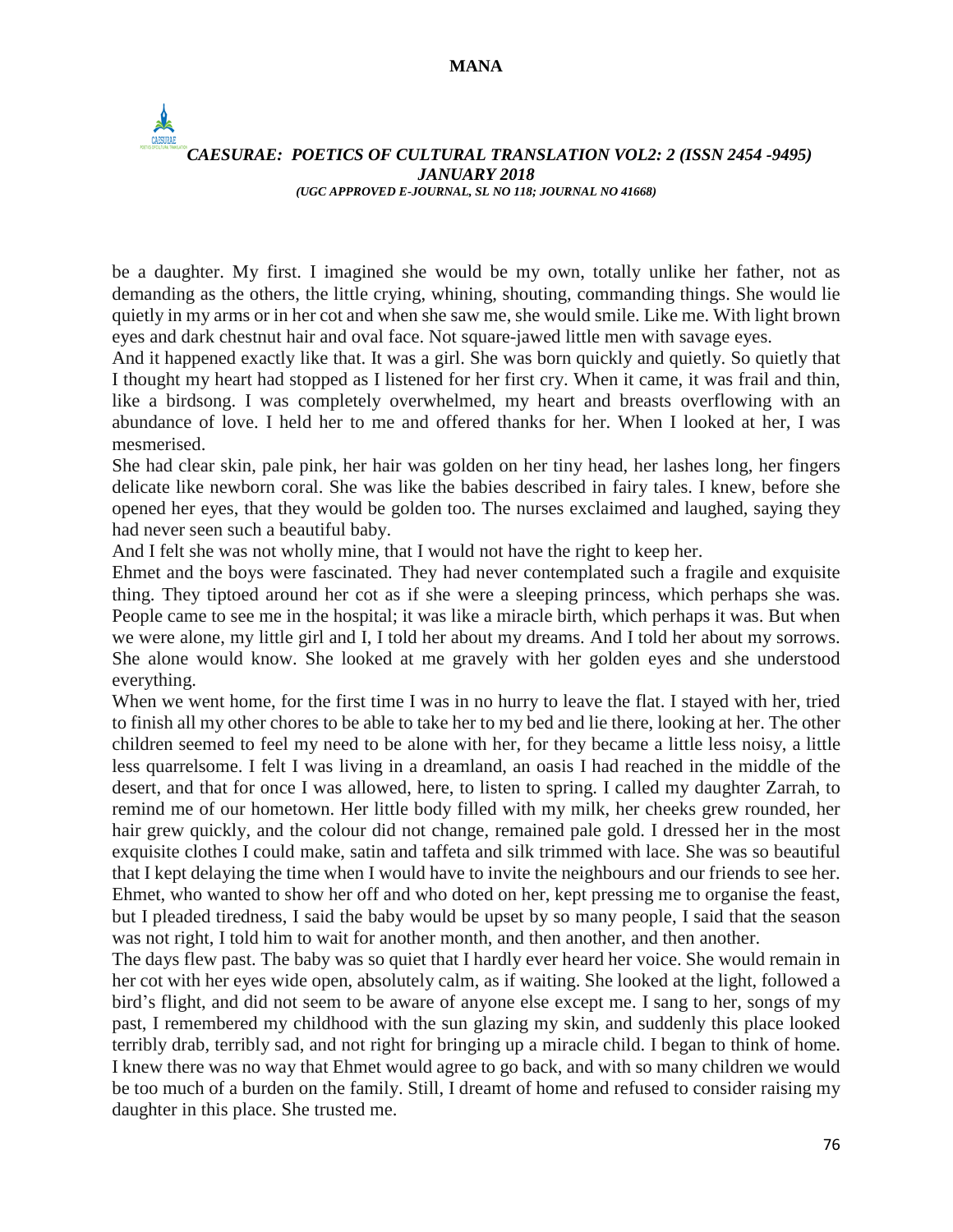## *CAESURAE: POETICS OF CULTURAL TRANSLATION VOL2: 2 (ISSN 2454 -9495) JANUARY 2018 (UGC APPROVED E-JOURNAL, SL NO 118; JOURNAL NO 41668)*

I even began to think of going back on my own to Ezzara. Leave them all behind, Ehmet and the four boys, as if I didn't care for them when in fact I did love them. Of course. I was perhaps a little crazy. I could only think of protecting her from the eyes all round. I didn't want anyone to see her. It became very important to keep her away from everyone. The world was full of dark eyes.

But Ehmet finally put his foot down. He chose a date for the feast. When I tried to protest, he refused to listen and made love to me more roughly than before. I didn't tell him I suspected that I was pregnant again. I gritted my teeth from the pain and hoped he would remove the baby from my womb. I watched for blood in my panties. I prayed for blood in my panties. I am ashamed to say I even went as far as trying old wives' remedies. Nothing worked. My womb was like a concrete bunker. It held on to the child and nothing could break through. And I would have to expose Zarrah to the greedy, probing eyes of neighbours, friends, and Ehmet's colleagues.

Again, I went through the motions like the gears of some fantastic engine. I prepared everything, meatballs, stuffed vine leaves, seafood pastillas, three large legs of lamb that cooked for five hours on slow fire in a heady juice of spices and honey, and all the sweets that Ehmet thought his guests would like, including the awful gazelle horns. But I took no pleasure in the lacy pastries, in the smell of saffron pistils, in the warmth of my fragrant cooking. I wanted it all to be over so that I could take Zarrah in my arms and dream of her future. Nothing else mattered. Still, the meat stewed and the fish fried and the rice steamed. I kneaded and rolled and churned and sweated. A drop of blood fell into the couscous sauce: I had bitten my lips without knowing. Before, I would have thrown everything away and started again. Now, like an evil witch from old tales, I smiled at the thought that they would eat my blood.

The day went in a haze. People came with gifts. They smiled falsely, spoke stupidly, and looked at Zarrah longingly. I saw their faces change when they saw her. Surprise, wonder, admiration. And envy.

I had covered her hair with a lace bonnet. At least, they would only see a tiny part of her. But the women, dear God, they moved the coverlet away, they lifted her little dress, they pawed at her plump limbs, they caressed her cheeks, they wouldn't leave her alone. They wanted to touch her and to see her and to hold her. I wanted to scream.

Ehmet's boss was there. He came with his wife, a thin woman who looked older than him. She wore expensive clothes and jewels. She brought a beautiful dress for Zarrah and a large potted plant for me. An orchid. I put it on a table where it took up all the space. I tried to show some pleasure although my head was aching and my teeth chattering with fear. He shook his head when he saw me. "Jamila," he said, "you'll have to stop this some day." His wife smirked: "Why should she? Some women are made to have children. That's all they are useful for." I knew she was mocking me, but I only wanted them to leave.

"Can we see her?" she asked. I felt the panic growing inside me like a fever. "She's sleeping," I said.

"We'll only look at her," she said. Ehmet rolled his eyes furiously at me.

I had to take them to my room. Zarrah was lying in her cot, but she was not sleeping. When they bent over her, she looked at them seriously, as if she knew who they were. They both stayed there